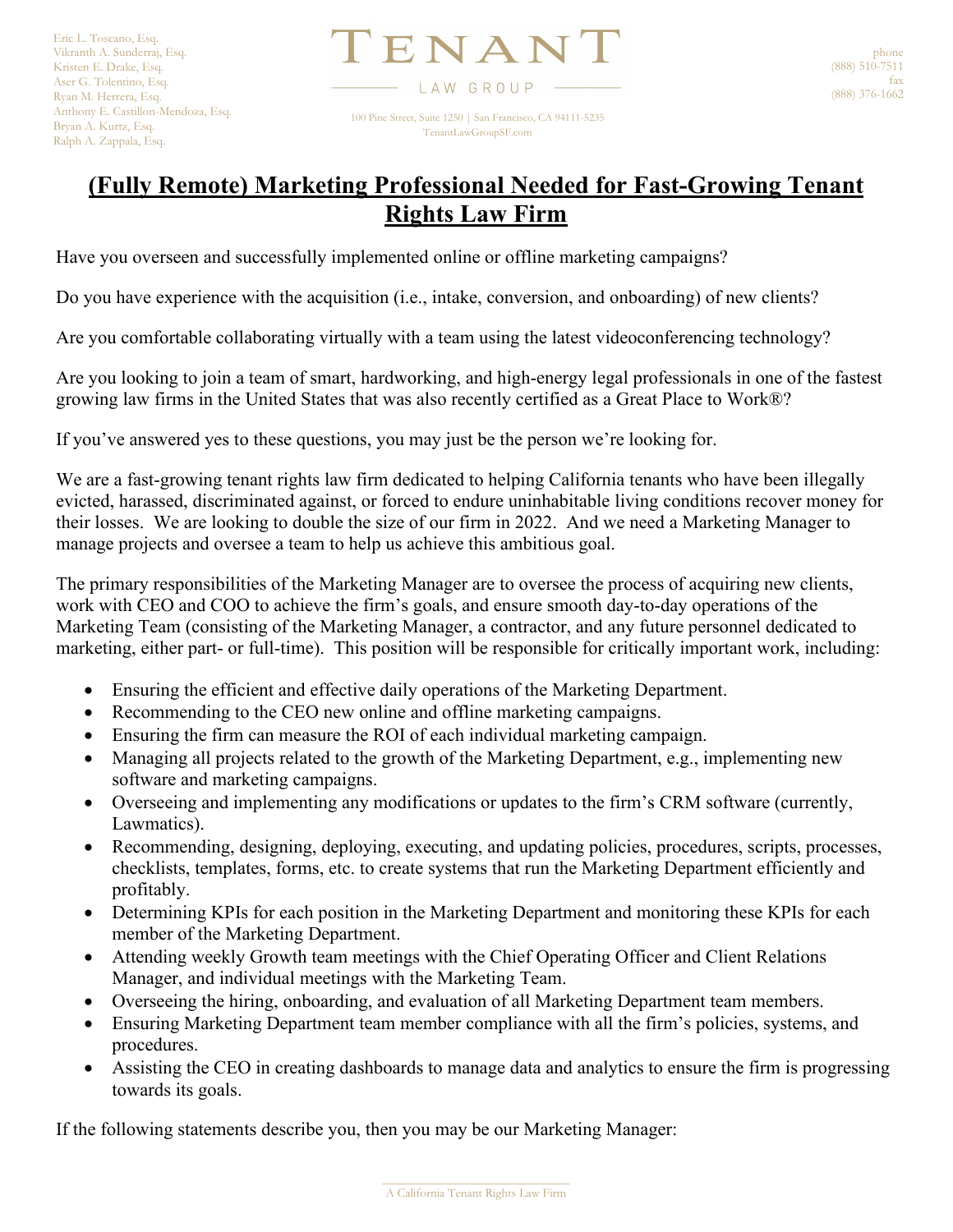- You are comfortable leading a team, coaching to improve performance, and preparing individuals for future roles.
- You are excellent with numbers, are able to build and review spreadsheets, and are comfortable preparing and following budgets.
- You have high standards and expect personal and team performance to be nothing short of the best.
- You have great attention to detail. You do not let important details slip through the cracks or derail a project.
- You are trustworthy, do not cut corners ethically, earn trust and maintain confidences when appropriate, and, most importantly, do what is right—not just what is expedient.
- You are innovative, growth-minded, can generate new and creative approaches to problems, and can maximize value and use of technology and other resources.
- You can act without being told what to do and bring new ideas to the CEO.
- You work at a fast pace with the ability to move between tasks quickly, are not overwhelmed with volume or by deadlines, and spend time on tasks that add value.
- You develop and nurture productive and professional relationships with clients and staff and are both approachable yet stern when the circumstances require.
- You are self-directed, able to assess a situation and determine what needs to be done and then do it.
- Your middle name is "No Drama."
- You are an awesome juggler of tasks and can change gears quickly.
- You do not think of any task as "beneath you."
- You believe in the firm's commitment to work-life balance but are nonetheless prepared to arrive early, stay late, and work on weekends when necessary to get the job done.

*No previous law firm experience is necessary.* An ideal candidate will holds a college degree and either an MBA or substantial prior real-world experience in marketing and/or sales, preferably in a professional services firm. He or she should never tire of testing, measuring, adjusting, and retesting various marketing strategies; must be able to lead a team; take initiative on work that needs to be done; and operate independently. The ideal candidate will have a positive attitude and sense of humor, and be willing to follow policies, systems, and procedures.

This is a fulltime job, and you must be able to work at least forty hours per week. Work is 100% remote and may be done from any location in the world with a reliable Internet connection. Salary depends on experience. Total compensation includes bonuses tied to the achievement of objective regular milestones; full health, dental, and vision benefits after ninety days of fulltime employment; paid time off; ten paid national holidays per year; and paid sick leave in accordance with state law; and a retirement plan with a mandatory employer contribution beginning in January 2023.

## **About the Firm**

Founded in January 2016, Tenant Law Group is dedicated exclusively to the representation of renters and helps California tenants recover money for their losses. Law Firm 500 recognized Tenant Law as the [twenty-second](https://lawfirm500.com/2019-honoree-tenant-law-group/)  [fastest growing law firm in the United States](https://lawfirm500.com/2019-honoree-tenant-law-group/) in 2019 with an aggregate growth rate of 193%; the [twelfth fastest](https://lawfirm500.com/2020-honoree-tenant-law-group-pc/)  [growing law firm in the United States](https://lawfirm500.com/2020-honoree-tenant-law-group-pc/) in 2020 with an aggregate growth rate of 449%; and the [fortieth fastest](https://lawfirm500.com/2021-honoree-tenant-law-group-pc/)  [growing law firm in the United States](https://lawfirm500.com/2021-honoree-tenant-law-group-pc/) in 2021 with an aggregate growth rate of 187%. Our clients are California renters who are experiencing any type of dispute with their landlord. We have offices in San Francisco (headquarters), Oakland, and Los Angeles—with plans to expand to at least two more locations in 2022. Our team size is currently thirty-seven, including twelve full-time employees, two part-time employees, and twenty-three contractors. We are committed to the work we do for our clients, but we don't take ourselves too seriously and really value professional development and team building. Here is our mission statement: